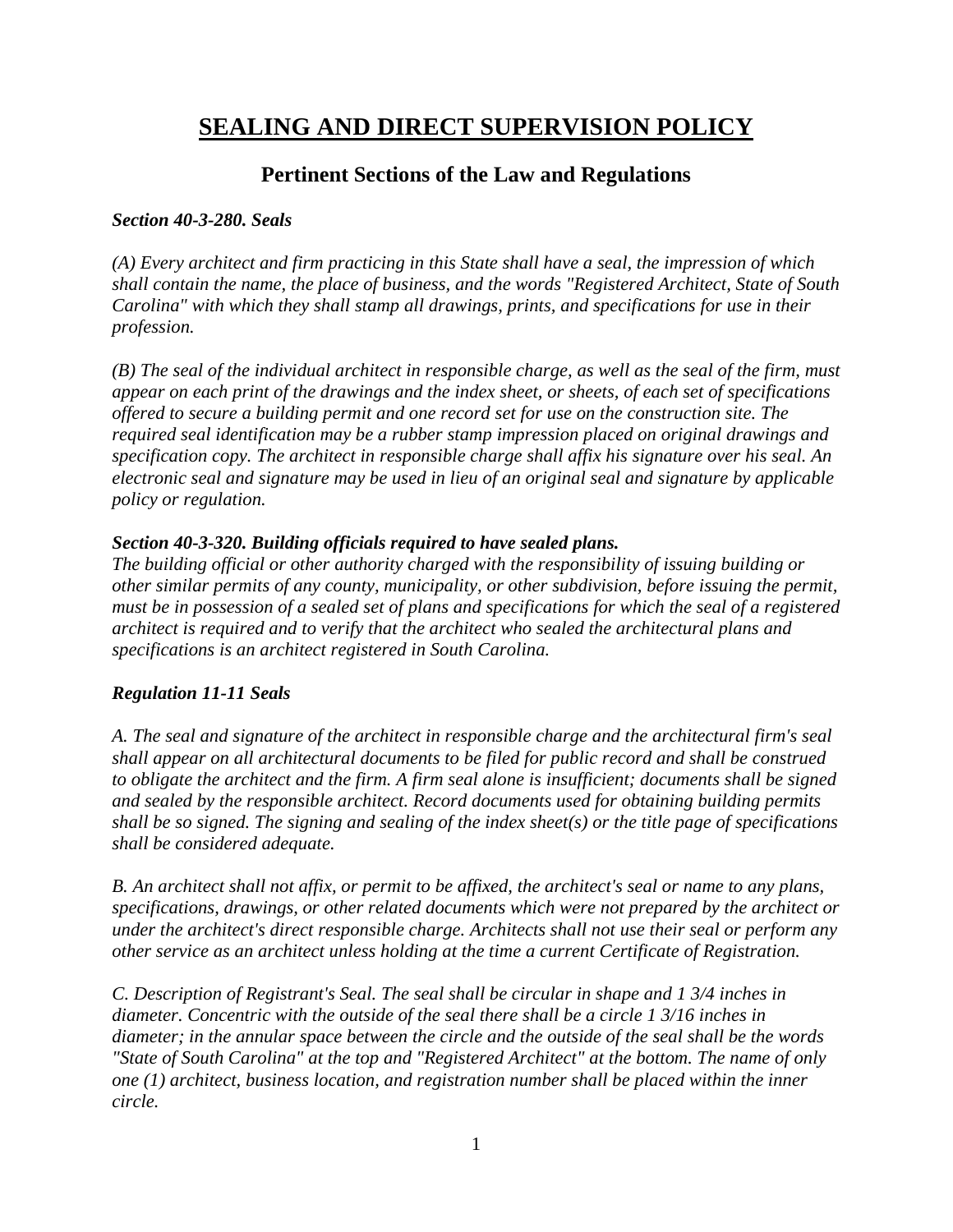*D. Description of Firm Seals. The seal shall be circular in shape and 1 3/4 inches in diameter. Concentric with the outside of the seal there shall be a circle 1 3/16 inches in diameter; in the annular space between the circle and the outside of the seal shall be the words "State of South Carolina" at the top and "Registered Architects" at the bottom. The name, business location, and* 



*E. An electronic seal and signature are permitted to be used in lieu of an original seal and signature when the following criteria, and all other requirements of this section, are met:*

 *(1) It is a unique identification of the professional;*

 *(2) It is verifiable;* 

 *(3) It is under the professional's direct and sole control;*

 *(4) It is linked to a document in such a manner that changes are readily determined and visually displayed if any data contained in the document file was changed subsequent to the electronic seal and signature having been affixed to the document, and*

 *(5) Changes to the document after affixing the electronic seal and signature shall cause the electronic seal and signature to be removed or altered in such a way as to invalidate the electronic seal and signature;* 

 *(6) In addition, once the electronic seal and signature are applied to the document, the document shall be available in a view only format if the document is to be electronically transmitted;* 

 *(7) The graphic image of the produced in a manner acceptable to the board. It shall contain the same words and shall have substantially the same graphic appearance and size as required above when the image of the*  substantially the same graphic appearance and size as required above when the image of the<br>electronically transmitted document is viewed at the same time as the document in its original *form. seal and signature shall be readily available and*<br>*rd. It shall contain the same words and shall have*<br>*ind size as required above when the image of the*<br>*d at the same time as the document in its original*<br>*be in compli* 

 *(8) The graphic display of the seal shall be in compliance with state law.*

#### *11-12 D. Professional Conduct.*

(1) An architect or firm shall not sign or seal drawings, specifications, reports, or other *professional work for which the architect or firm does not have direct professional professional work for which and direct supervisory control; provided, however, that in the case of portions of such professional work prepared by the architect's, or firm's consultants, registered under this or* another professional registration law of this jurisdiction, the architect or firm may sign or seal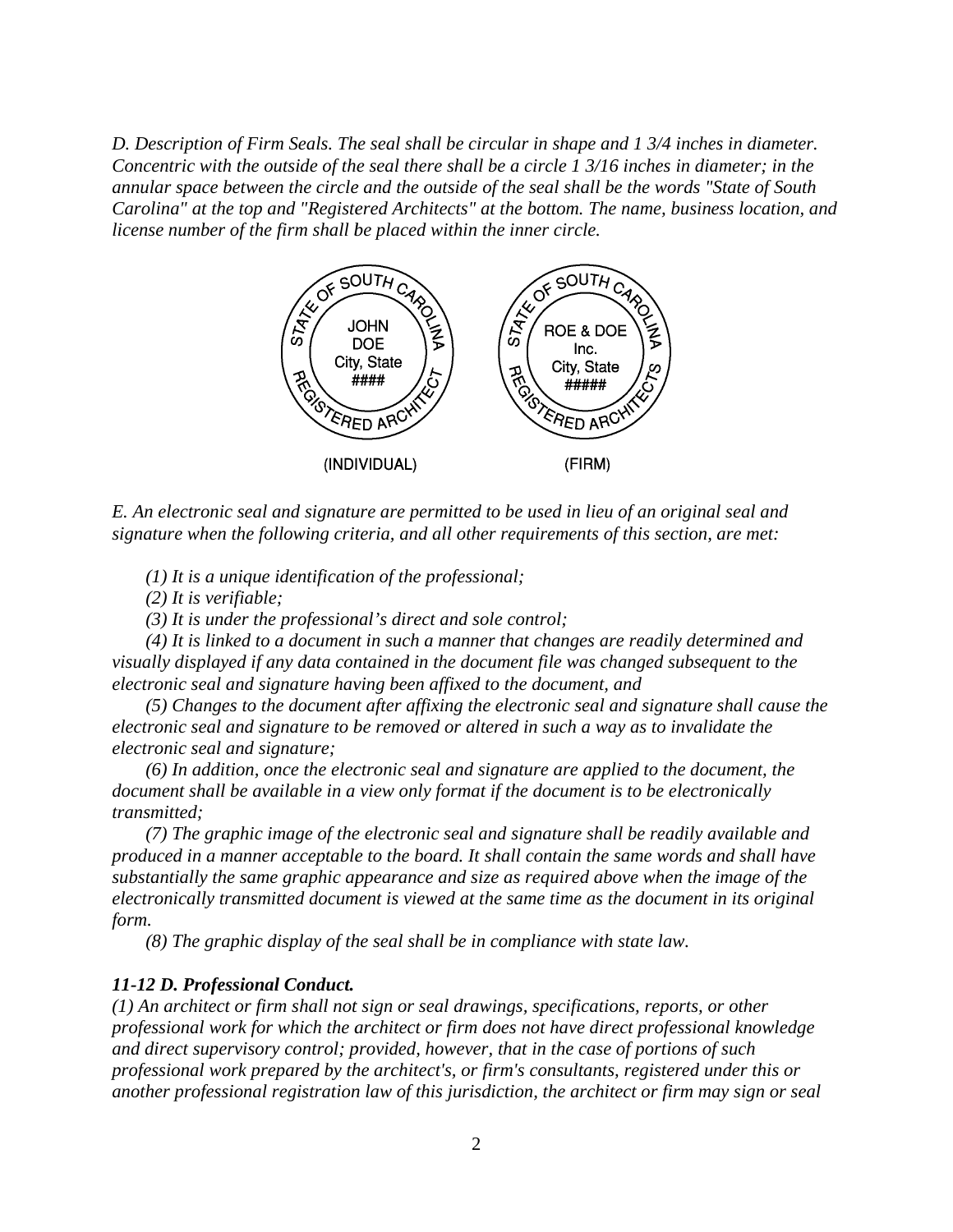*that portion of the professional work if the architect or firm has reviewed such portion, has coordinated its preparation, and intends to be responsible for its adequacy.* 

# **Commentary**

When sealing plans for projects in South Carolina, the individual architect must seal only those plans he/she prepared or which were prepared under his/her direct supervision. Additionally, the firm's seal must appear on all architectural documents. Rubber stamps, embossing seals or electronically produced seals are permissible.

Architects shall not seal drawings and/or specifications that are not prepared under their direct supervision and review. Examples of drawings and/or specifications are those prepared by suppliers, vendors, subcontractors, or others when bound as part of bid or contract documents, including but not limited to the following:

- food service
- acoustical systems
- auditorium or stadium seating
- science equipment
- stage performance equipment
- wiring schematics
- control diagrams
- fire/smoke seals

Drawings and/or specifications not prepared under the direct supervision of the architect may be included as a part of the bid or contract documents provided that the following conditions are adhered to:

- Documents shall bear originators' firm name, address, date, and title block.
- Technical system designs which require the seal of a South Carolina registered engineer shall bear such seals.
- All documents shall be listed in the project Drawing Index and/or Table of Contents under a heading or subscript clearly indicating that they were not prepared under the supervision of the 'design professional in responsible charge'.

A minimum two sets of project plans must be sealed and signed. Additional sets may be sealed at the architect's discretion or for other purposes, but only two sets are required by South Carolina law to be sealed:

- one set offered to secure a building permit;
- one set for use at the construction site.